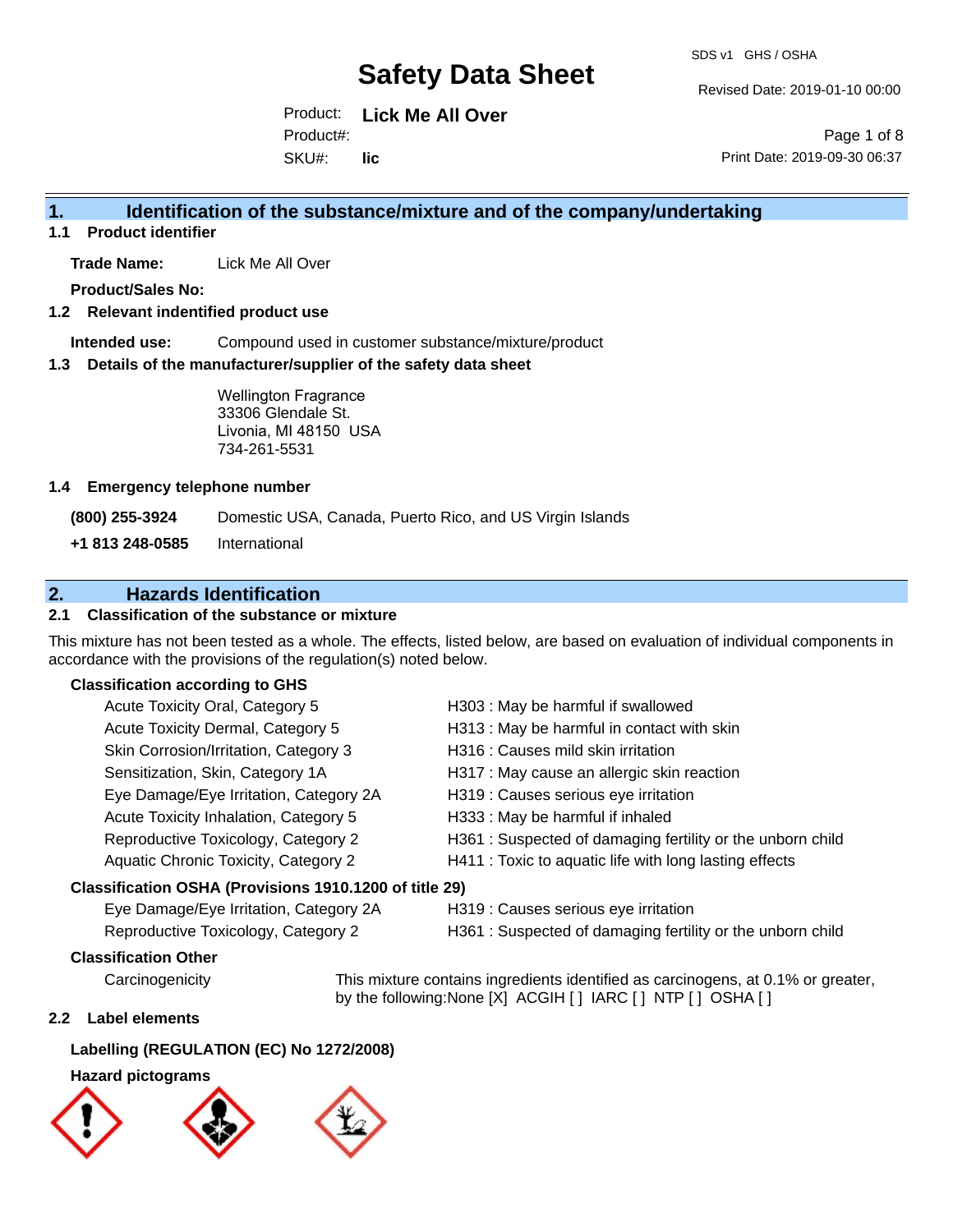#### SDS v1 GHS / OSHA

Revised Date: 2019-01-10 00:00

Product: **Lick Me All Over** SKU#: Product#: **lic**

Page 2 of 8 Print Date: 2019-09-30 06:37

| <b>Signal Word: Warning</b>     |                                                                                                                                  |
|---------------------------------|----------------------------------------------------------------------------------------------------------------------------------|
| <b>Hazard statments</b>         |                                                                                                                                  |
| H <sub>303</sub>                | May be harmful if swallowed                                                                                                      |
| H313                            | May be harmful in contact with skin                                                                                              |
| H316                            | Causes mild skin irritation                                                                                                      |
| H317                            | May cause an allergic skin reaction                                                                                              |
| H319                            | Causes serious eye irritation                                                                                                    |
| H333                            | May be harmful if inhaled                                                                                                        |
| H361                            | Suspected of damaging fertility or the unborn child                                                                              |
| H411                            | Toxic to aquatic life with long lasting effects                                                                                  |
| <b>Precautionary Statements</b> |                                                                                                                                  |
| <b>Prevention:</b>              |                                                                                                                                  |
| P201                            | Obtain special instructions before use                                                                                           |
| P202                            | Do not handle until all safety precautions have been read and understood                                                         |
| P <sub>264</sub>                | Wash hands thoroughly after handling                                                                                             |
| P272                            | Contaminated work clothing should not be allowed out of the workplace                                                            |
| P273                            | Avoid release to the environment                                                                                                 |
| P281                            | Use personal protective equipment as required                                                                                    |
| <b>Response:</b>                |                                                                                                                                  |
| P302 + P352                     | IF ON SKIN: Wash with soap and water                                                                                             |
| P304 + P312                     | IF INHALED: Call a POISON CENTER or doctor/physician if you feel unwell                                                          |
| P305 + P351 + P338              | IF IN EYES: Rinse cautiously with water for several minutes Remove contact lenses if<br>present and easy to do. continue rinsing |
| P308 + P313                     | IF exposed or concerned: Get medical advice/attention                                                                            |
| P312                            | Call a POISON CENTER or doctor/physician if you feel unwell                                                                      |
| P333 + P313                     | If skin irritation or a rash occurs: Get medical advice/attention                                                                |
| P337 + P313                     | If eye irritation persists: Get medical advice/attention                                                                         |
| P363                            | Wash contaminated clothing before reuse                                                                                          |
| P391                            | <b>Collect Spillage</b>                                                                                                          |
| 2.3<br><b>Other Hazards</b>     |                                                                                                                                  |

**no data available**

## **3. Composition/Information on Ingredients**

### **3.1 Mixtures**

This product is a complex mixture of ingredients, which contains among others the following substance(s), presenting a health or environmental hazard within the meaning of the UN Globally Harmonized System of Classification and Labeling of Chemicals (GHS):

| CAS#<br>Ingredient | EC#       | Conc.<br>Range | <b>GHS Classification</b> |
|--------------------|-----------|----------------|---------------------------|
| 84-66-2            | 201-550-6 | $50 - 60 \%$   | H316; H402                |
| Diethyl phthalate  |           |                |                           |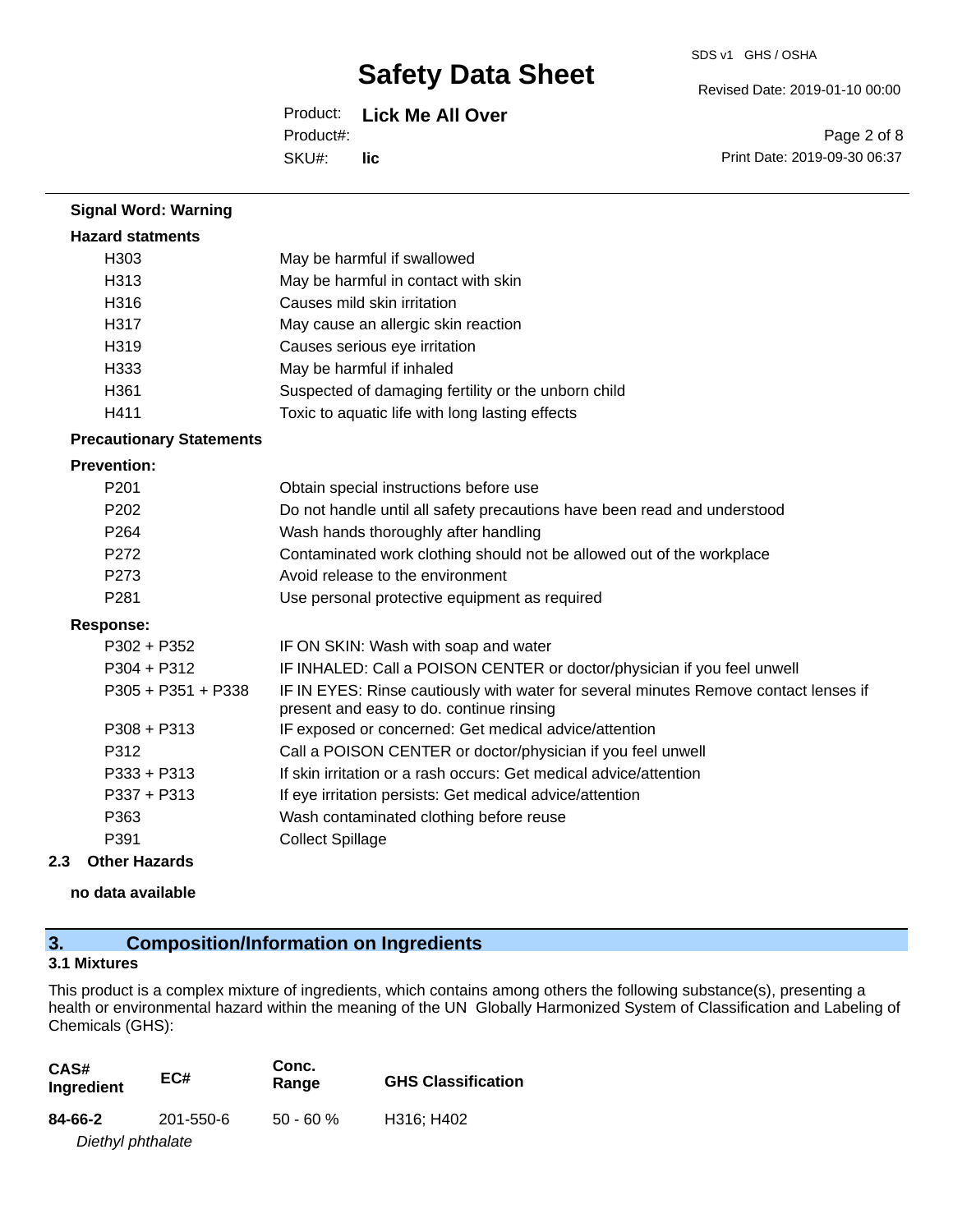Revised Date: 2019-01-10 00:00

### Product: **Lick Me All Over**

Product#:

SKU#: **lic**

Page 3 of 8 Print Date: 2019-09-30 06:37

| CAS#<br>Ingredient     | EC#                                | Conc.<br>Range                                           | <b>GHS Classification</b>                                                                   |
|------------------------|------------------------------------|----------------------------------------------------------|---------------------------------------------------------------------------------------------|
| 120-51-4               | 204-402-9                          | $2 - 5%$                                                 | H302; H313; H400; H411                                                                      |
| <b>Benzyl Benzoate</b> |                                    |                                                          |                                                                                             |
| 80-54-6                | 201-289-8                          | $2 - 5%$                                                 | H227; H302; H315; H317; H361; H401;                                                         |
|                        | <b>Butylphenyl Methylpropional</b> |                                                          | H412                                                                                        |
| $60 - 12 - 8$          | 200-456-2                          | $2 - 5%$                                                 | H302; H313; H316; H319                                                                      |
| phenethyl alcohol      |                                    |                                                          |                                                                                             |
| 140-11-4               | 205-399-7                          | $2 - 5%$                                                 | H303; H401; H412                                                                            |
| Benzyl acetate         |                                    |                                                          |                                                                                             |
| 100-51-6               | 202-859-9                          | $2 - 5%$                                                 | H302; H313; H319                                                                            |
| <b>Benzyl Alcohol</b>  |                                    |                                                          |                                                                                             |
| 32210-23-4             | 250-954-9                          | $2 - 5%$                                                 | H303; H317; H401                                                                            |
|                        | 4-tert-Butylcyclohexyl acetate     |                                                          |                                                                                             |
| 101-86-0               | 202-983-3                          | $2 - 5%$                                                 | H303; H316; H317; H400; H411                                                                |
|                        | Hexyl cinnamaldehyde               |                                                          |                                                                                             |
| 88-41-5                | 201-828-7                          | $2 - 5%$                                                 | H227; H303; H316; H401; H411                                                                |
|                        | 2-t-Butylcyclohexyl acetate        |                                                          |                                                                                             |
| 24851-98-7             | 246-495-9                          | $1 - 2%$                                                 | H402                                                                                        |
|                        | Methyldihydrojasmonate             |                                                          |                                                                                             |
| 10094-34-5             | 233-221-8                          | $1 - 2%$                                                 | H401; H411                                                                                  |
|                        | a ,a-Dimethylphenethyl butyrate    |                                                          |                                                                                             |
| 115-95-7               | 204-116-4                          | $1 - 2%$                                                 | H227; H315; H317; H320; H402                                                                |
| <b>Linalyl Acetate</b> |                                    |                                                          |                                                                                             |
| 128-37-0               | 204-881-4                          | $1 - 2%$                                                 | H316; H400; H410                                                                            |
|                        | <b>Butylated hydroxytoluene</b>    |                                                          |                                                                                             |
| 31906-04-4             | 250-863-4                          | $0.1 - 1.0 %$                                            | H317; H402                                                                                  |
|                        |                                    | Hydroxyisohexyl 3-cyclohexene carboxaldehyde             |                                                                                             |
| 1205-17-0              | 214-881-6                          | $0.1 - 1.0 %$                                            | H303; H317; H361; H401; H411                                                                |
|                        |                                    | a-Methyl-1,3-benzodioxole-5-propionaldehyde              |                                                                                             |
|                        |                                    | See Section 16 for full text of GHS classification codes |                                                                                             |
|                        |                                    |                                                          | See Section 16 for full text of GHS classification codes which where not shown in section 2 |

Total Hydrocarbon Content (%  $w/w$ ) = 0.48

### **4. First Aid Measures**

# **4.1 Description of first aid measures**

| Inhalation:           | Remove from exposure site to fresh air and keep at rest.<br>Obtain medical advice.                            |
|-----------------------|---------------------------------------------------------------------------------------------------------------|
| Eye Exposure:         | Flush immediately with water for at least 15 minutes.<br>Contact physician if symptoms persist.               |
| <b>Skin Exposure:</b> | Remove contaminated clothes. Wash thoroughly with water (and soap).<br>Contact physician if symptoms persist. |
| Ingestion:            | Rinse mouth with water and obtain medical advice.                                                             |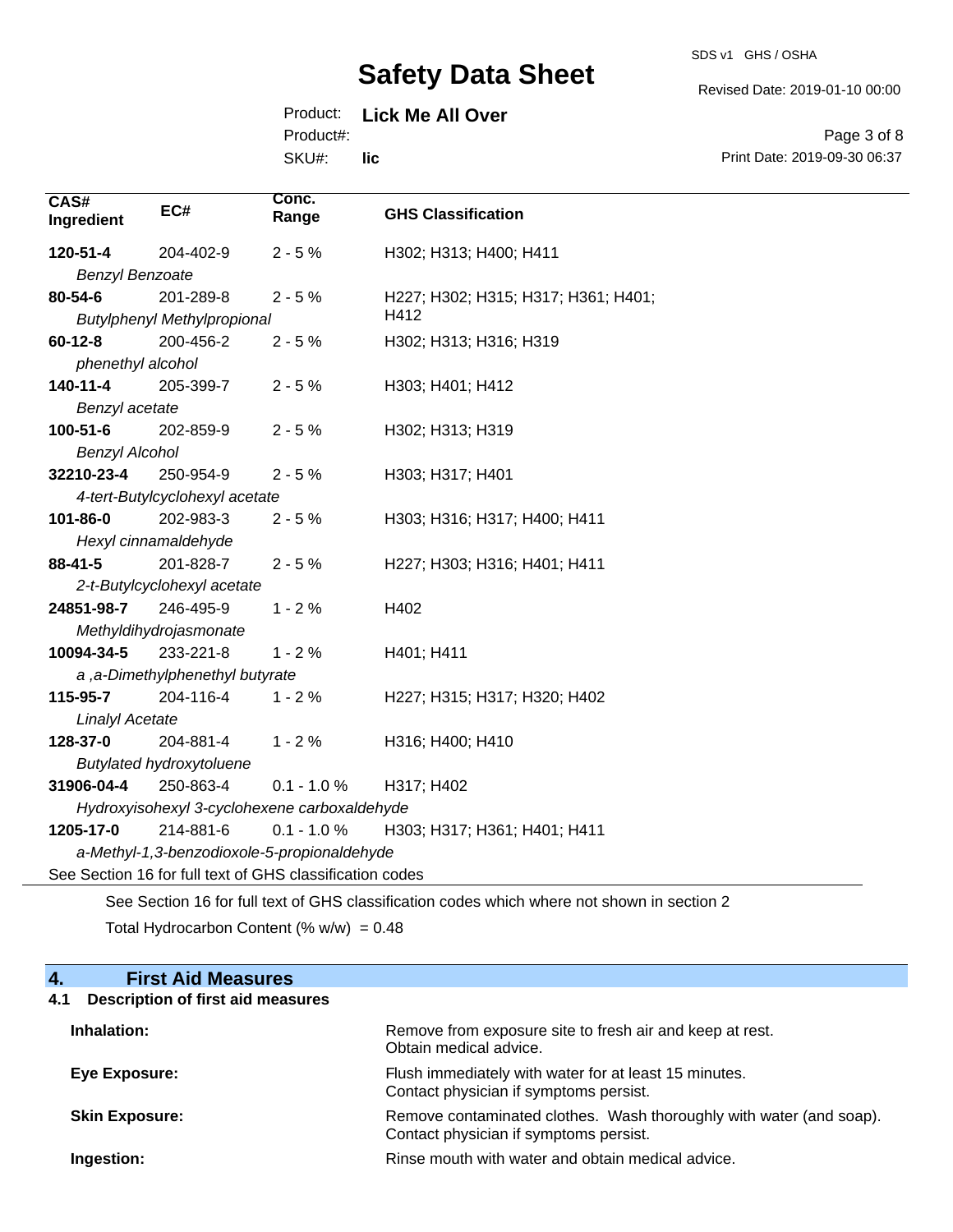SDS v1 GHS / OSHA

Revised Date: 2019-01-10 00:00

Product: **Lick Me All Over** SKU#: Product#: **lic**

Page 4 of 8 Print Date: 2019-09-30 06:37

# **4.2 Most important symptoms and effects, both acute and delayed Symptoms:** no data available **Risks:** Risks: Refer to Section 2.2 "Hazard Statements" **4.3 Indication of any immediate medical attention and special treatment needed Treatment:** Treatment: Treatment: Refer to Section 2.2 "Response" **5. Fire-Fighting measures 5.1 Extinguishing media** Suitable: Carbon dioxide (CO2), Dry chemical, Foam **Unsuitable** Do not use a direct water jet on burning material **5.2 Special hazards arising from the substance or mixture During fire fighting:** Water may be ineffective **5.3 Advice for firefighters Further information:** Standard procedure for chemical fires

### **6. Accidental Release Measures**

#### **6.1 Personal precautions, protective equipment and emergency procedures**

Avoid inhalation and contact with skin and eyes. A self-contained breathing apparatus is recommended in case of a major spill.

#### **6.2 Environmental precautions**

Keep away from drains, soil, and surface and groundwater.

#### **6.3 Methods and materials for containment and cleaning up**

Clean up spillage promptly. Remove ignition sources. Provide adequate ventilation. Avoid excessive inhalation of vapors. Gross spillages should be contained by use of sand or inert powder and disposed of according to the local regulations.

#### **6.4 Reference to other sections**

Not Applicable

#### **7. Handling and Storage**

#### **7.1 Precautions for safe handling**

Apply according to good manufacturing and industrial hygiene practices with proper ventilation. Do not drink, eat or smoke while handling. Respect good personal hygiene.

#### **7.2 Conditions for safe storage, including any incompatibilities**

Store in a cool, dry and ventilated area away from heat sources and protected from light in tightly closed original container. Avoid uncoated metal container. Keep air contact to a minimum.

#### **7.3 Specific end uses**

No information available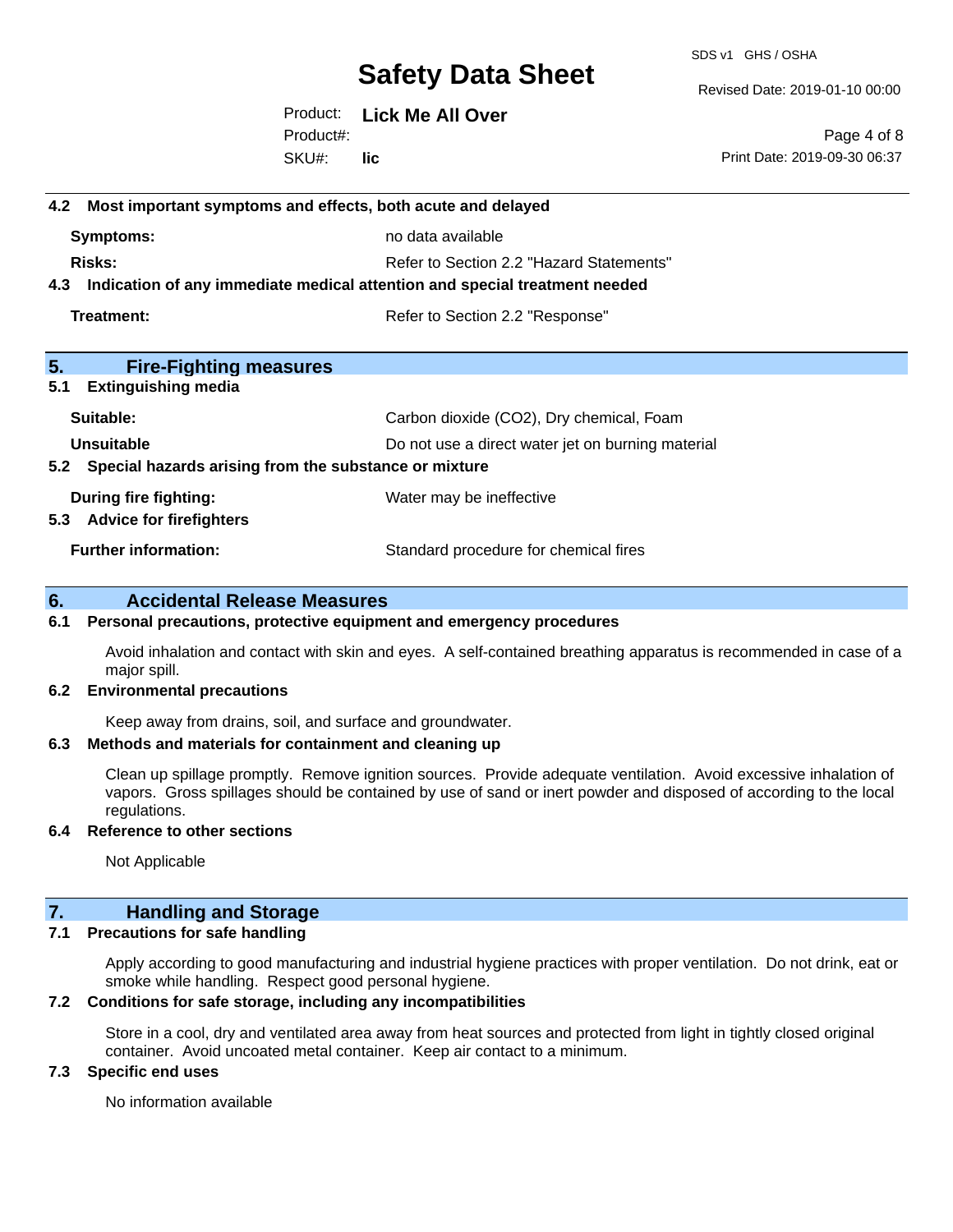Revised Date: 2019-01-10 00:00

Product: **Lick Me All Over** SKU#: Product#: **lic**

Page 5 of 8 Print Date: 2019-09-30 06:37

| 8.                                          | <b>Exposure Controls/Personal Protection</b> |       |                                   |             |                         |  |
|---------------------------------------------|----------------------------------------------|-------|-----------------------------------|-------------|-------------------------|--|
| 8.1 Control parameters                      |                                              |       |                                   |             |                         |  |
| <b>Exposure Limits:</b><br><b>Component</b> |                                              | ACGIH | ACGIH<br>TWA ppm STEL ppm TWA ppm | <b>OSHA</b> | <b>OSHA</b><br>STEL ppm |  |
| 84-66-2                                     | Diethyl phthalate                            | 5     |                                   |             |                         |  |
| 140-11-4                                    | Benzyl acetate                               | 10    |                                   |             |                         |  |
| 128-37-0                                    | <b>Butylated hydroxytoluene</b>              | 2     |                                   |             |                         |  |

#### **Engineering Controls:** Use local exhaust as needed.

#### **8.2 Exposure controls - Personal protective equipment**

| Eye protection:                | Tightly sealed goggles, face shield, or safety glasses with brow guards and side shields, etc.<br>as may be appropriate for the exposure |
|--------------------------------|------------------------------------------------------------------------------------------------------------------------------------------|
| <b>Respiratory protection:</b> | Avoid excessive inhalation of concentrated vapors. Apply local ventilation where appropriate.                                            |
| <b>Skin protection:</b>        | Avoid Skin contact. Use chemically resistant gloves as needed.                                                                           |

### **9. Physical and Chemical Properties**

#### **9.1 Information on basic physical and chemical properties**

| Appearance:                  | Liquid                        |
|------------------------------|-------------------------------|
| Odor:                        | <b>Conforms to Standard</b>   |
| Color:                       | Colorless to Yellow Tint (G1) |
| <b>Viscosity:</b>            | Liquid                        |
| <b>Freezing Point:</b>       | Not determined                |
| <b>Boiling Point:</b>        | Not determined                |
| <b>Melting Point:</b>        | Not determined                |
| <b>Flashpoint (CCCFP):</b>   | >200 F (93.33 C)              |
| <b>Auto flammability:</b>    | Not determined                |
| <b>Explosive Properties:</b> | None Expected                 |
| <b>Oxidizing properties:</b> | None Expected                 |
| Vapor Pressure (mmHg@20 C):  | 0.0506                        |
| %VOC:                        | 0.05                          |
| Specific Gravity @ 25 C:     | 1.0560                        |
| Density @ 25 C:              | 1.0530                        |
| Refractive Index @ 20 C:     | 1.4980                        |
| Soluble in:                  | Oil                           |

## **10. Stability and Reactivity**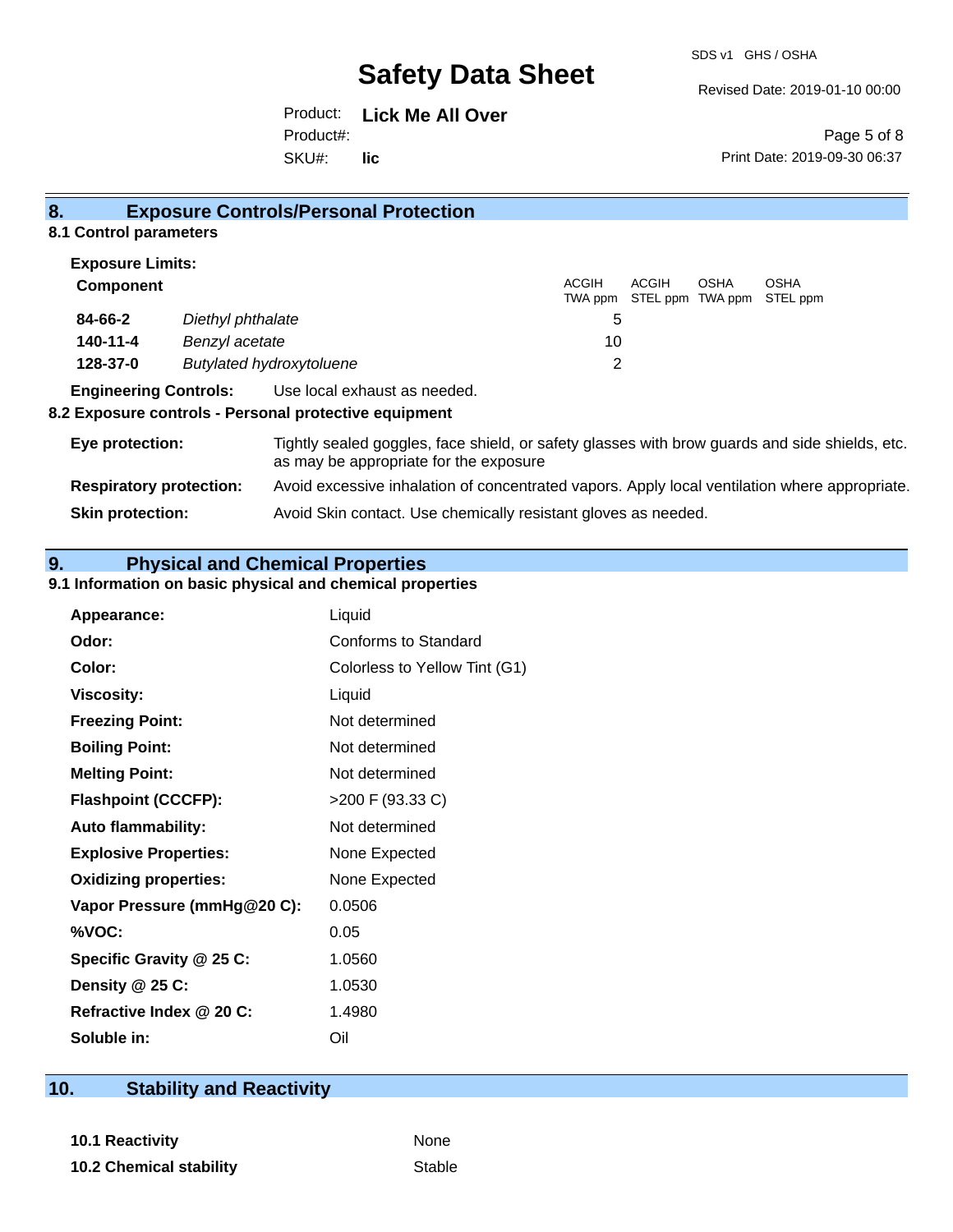SDS v1 GHS / OSHA

Revised Date: 2019-01-10 00:00

|           | Product: Lick Me All Over |
|-----------|---------------------------|
| Product#: |                           |
| SKU#:     | lic                       |

Page 6 of 8 Print Date: 2019-09-30 06:37

| 10.3 Possibility of hazardous reactions | None known                                         |
|-----------------------------------------|----------------------------------------------------|
| 10.4 Conditions to avoid                | None known                                         |
| 10.5 Incompatible materials             | Strong oxidizing agents, strong acids, and alkalis |
| 10.6 Hazardous decomposition products   | None known                                         |

# **11. Toxicological Information**

### **11.1 Toxicological Effects**

Acute Toxicity Estimates (ATEs) based on the individual Ingredient Toxicity Data utilizing the "Additivity Formula"

| Acute toxicity - Oral - (Rat) mg/kg                | (LD50: 4065.0000) May be harmful if swallowed            |
|----------------------------------------------------|----------------------------------------------------------|
| Acute toxicity - Dermal - (Rabbit) mg/kg           | (LD50: 4720.4976) May be harmful in contact with skin    |
| Acute toxicity - Inhalation - (Rat) mg/L/4hr       | (LD50: 22.2132) May be harmful if inhaled                |
| <b>Skin corrosion / irritation</b>                 | May be harmful if inhaled                                |
| Serious eye damage / irritation                    | Causes serious eye irritation                            |
| <b>Respiratory sensitization</b>                   | Not classified - the classification criteria are not met |
| <b>Skin sensitization</b>                          | May cause an allergic skin reaction                      |
| <b>Germ cell mutagenicity</b>                      | Not classified - the classification criteria are not met |
| Carcinogenicity                                    | Not classified - the classification criteria are not met |
| <b>Reproductive toxicity</b>                       | Suspected of damaging fertility or the unborn child      |
| Specific target organ toxicity - single exposure   | Not classified - the classification criteria are not met |
| Specific target organ toxicity - repeated exposure | Not classified - the classification criteria are not met |
| <b>Aspiration hazard</b>                           | Not classified - the classification criteria are not met |
|                                                    |                                                          |

# **12. Ecological Information**

### **12.1 Toxicity**

| Not classified - the classification criteria are not met |
|----------------------------------------------------------|
| Toxic to aquatic life with long lasting effects          |
| no data available                                        |
| no data available                                        |
|                                                          |
| no data available                                        |
| no data available                                        |
| no data available                                        |
| no data available                                        |
|                                                          |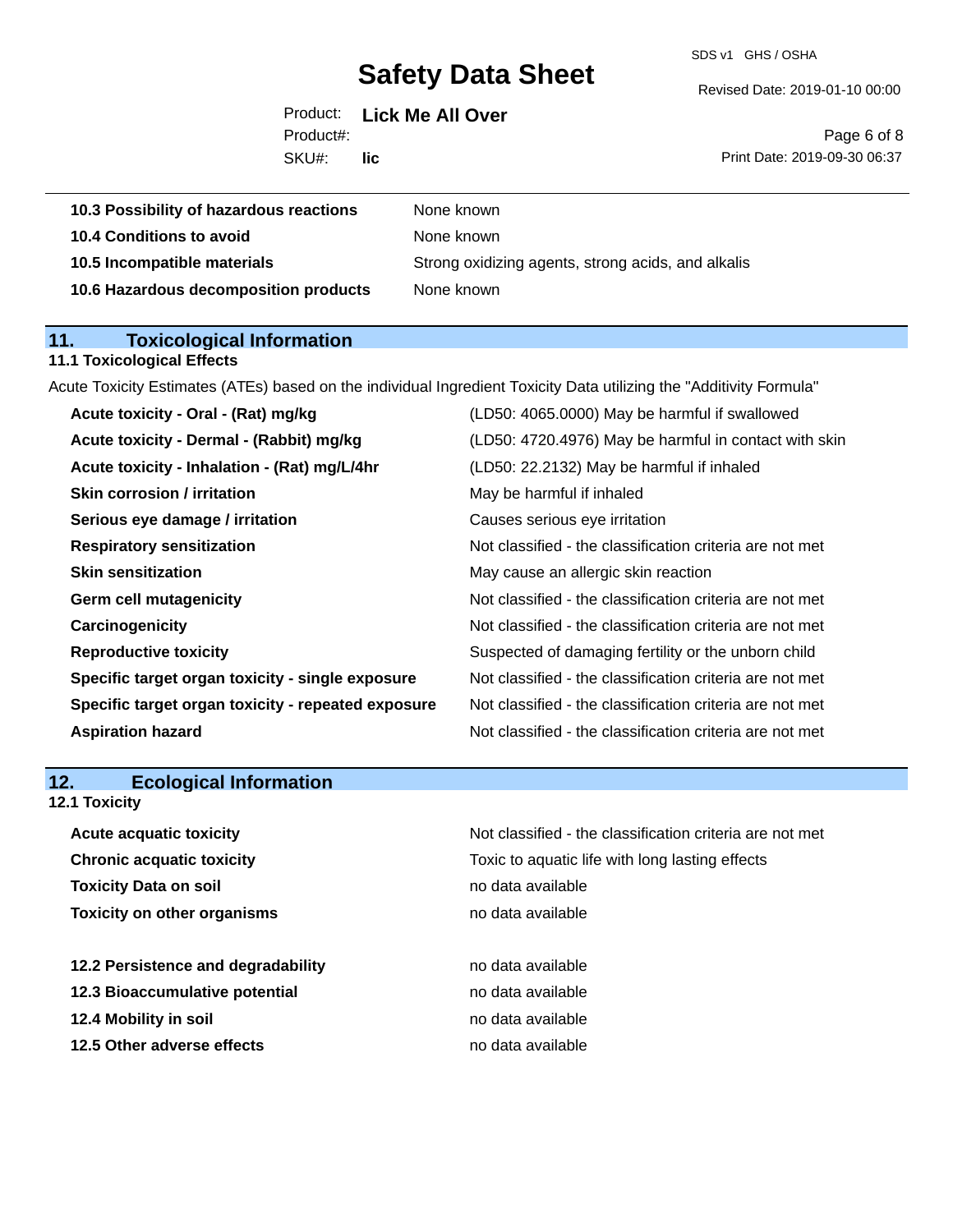Revised Date: 2019-01-10 00:00

Product: **Lick Me All Over** SKU#: Product#: **lic**

Page 7 of 8 Print Date: 2019-09-30 06:37

#### **13. Disposal Conditions**

#### **13.1 Waste treatment methods**

Do not allow product to reach sewage systems. Dispose of in accordance with all local and national regulations. Send to a licensed waste management company.The product should not be allowed to enter drains, water courses or the soil. Do not contaminate ponds, waterways or ditches with chemical or used container.

#### **14. Transport Information**

| <b>Marine Pollutant</b>                                       | Yes. Ingredient of greatest environmental impact:<br>128-37-0 : (1 - 2 %) : Butylated hydroxytoluene |                                     |                   |                 |        |
|---------------------------------------------------------------|------------------------------------------------------------------------------------------------------|-------------------------------------|-------------------|-----------------|--------|
| <b>Regulator</b>                                              |                                                                                                      | <b>Class</b>                        | <b>Pack Group</b> | <b>Sub Risk</b> | UN-nr. |
| U.S. DOT (Non-Bulk)                                           |                                                                                                      | Not Regulated - Not Dangerous Goods |                   |                 |        |
| <b>Chemicals NOI</b>                                          |                                                                                                      |                                     |                   |                 |        |
| <b>ADR/RID (International Road/Rail)</b>                      |                                                                                                      |                                     |                   |                 |        |
| <b>Environmentally Hazardous</b><br>Substance, Liquid, n.o.s. |                                                                                                      | 9                                   | $\mathbf{III}$    |                 | UN3082 |
| <b>IATA (Air Cargo)</b>                                       |                                                                                                      |                                     |                   |                 |        |
| <b>Environmentally Hazardous</b><br>Substance, Liquid, n.o.s. |                                                                                                      | 9                                   | $\mathbf{III}$    |                 | UN3082 |
| IMDG (Sea)                                                    |                                                                                                      |                                     |                   |                 |        |
| <b>Environmentally Hazardous</b><br>Substance, Liquid, n.o.s. |                                                                                                      | 9                                   | $\mathbf{III}$    |                 | UN3082 |

#### **15. Regulatory Information**

# **U.S. Federal Regulations TSCA (Toxic Substance Control Act)** All components of the substance/mixture are listed or exempt **40 CFR(EPCRA, SARA, CERCLA and CAA)** This product contains the following components: 84-66-2 201-550-6 50 - 60 % Diethyl phthalate **U.S. State Regulations California Proposition 65 Warning No Warning required Canadian Regulations DSL 100.00%** of the components are listed or exempt.

### **16. Other Information**

#### **GHS H-Statements referred to under section 3 and not listed in section 2**

| H227 : Combustible liquid                                   | H302 : Harmful if swallowed                              |
|-------------------------------------------------------------|----------------------------------------------------------|
| H315 : Causes skin irritation                               | H317 : May cause an allergic skin reaction               |
| H320 : Causes eye irritation                                | H400 : Very Toxic to aquatic life                        |
| H401 : Toxic to aquatic life                                | H402 : Harmful to aquatic life                           |
| H410 : Very toxic to aquatic life with long lasting effects | H412 : Harmful to aquatic life with long lasting effects |
|                                                             |                                                          |

#### **Total Fractional Values**